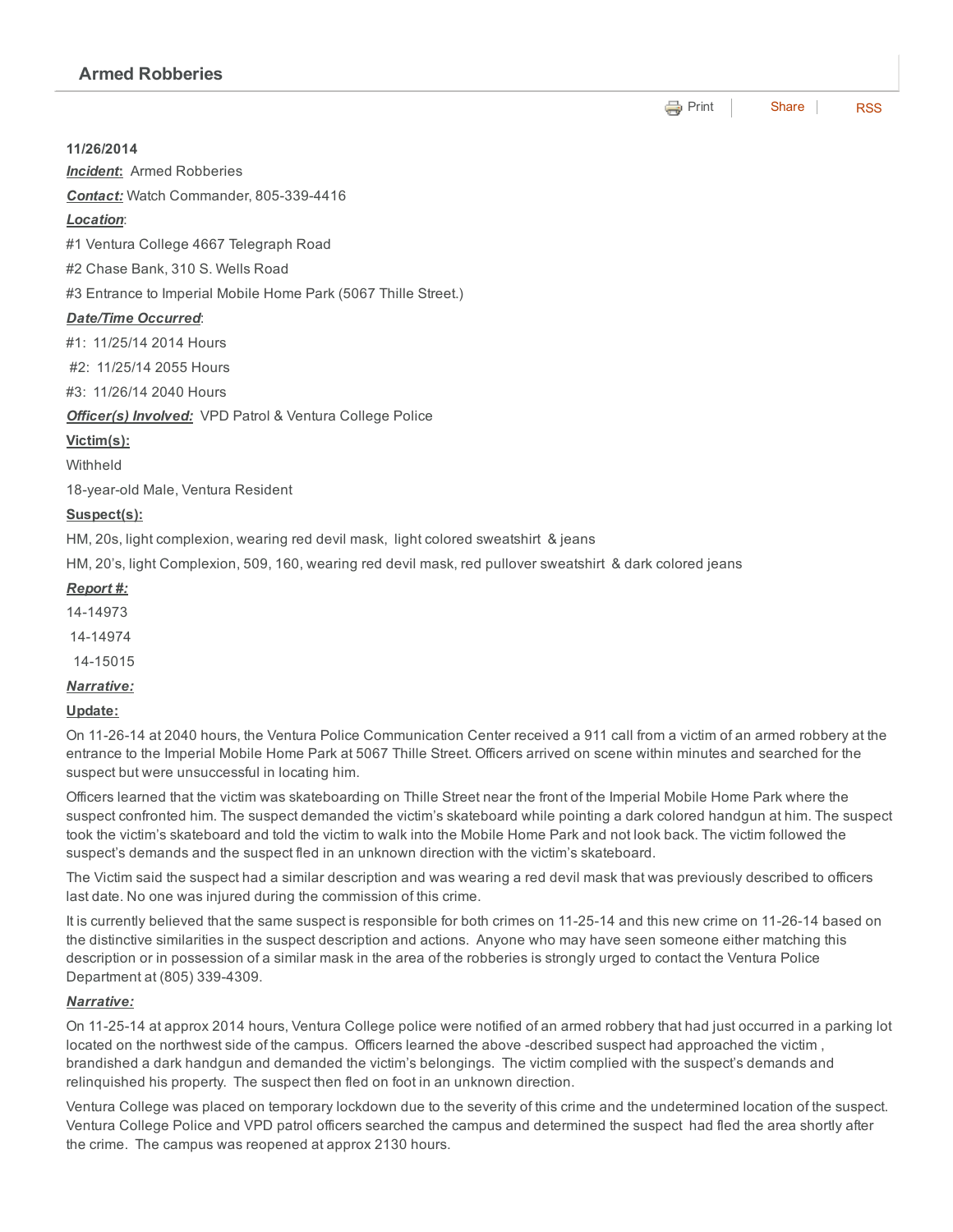During the above-mentioned search, the Ventura Police Communication Center received a 911 call from a second victim who was reporting having just been the victim of an armed robbery at the Chase Bank located at 310 S. Wells Road. Officers learned the victim had approached the bank's ATM when the suspect confronted him, displayed a handgun and demanded the victim's money. The victim was then forced to withdraw and undisclosed amount of cash from the ATM. The suspect took the victim's money and was last seen running east through the parking lot.

Officers searched the surrounding area but were unsuccessful in locating the suspect. No one was injured during the commission of these two crimes.

it is currently believed that the same suspect is responsible for both crimes based on the distinctive similarities in the suspect description. Anyone who may have seen someone either matching this description or in possession of similar mask in the area of the robberies is strongly urged to contact the Ventura Police Department at (805) 3394309

#### **Digital Video Snapshot**

Site: JPMorgan Chase/CA/Ventura/CA South Wells Rd 310 S Wells Rd Camera Name: 2.3 WU ATM Overview 11/25/2014 8:54:37 PM (Pacific Standard Time)



Capture Size: 352 x 240 pixels Device Network Name: MNGS0953A049 Device Serial Number: GS0953A049 Device Station ID: 5697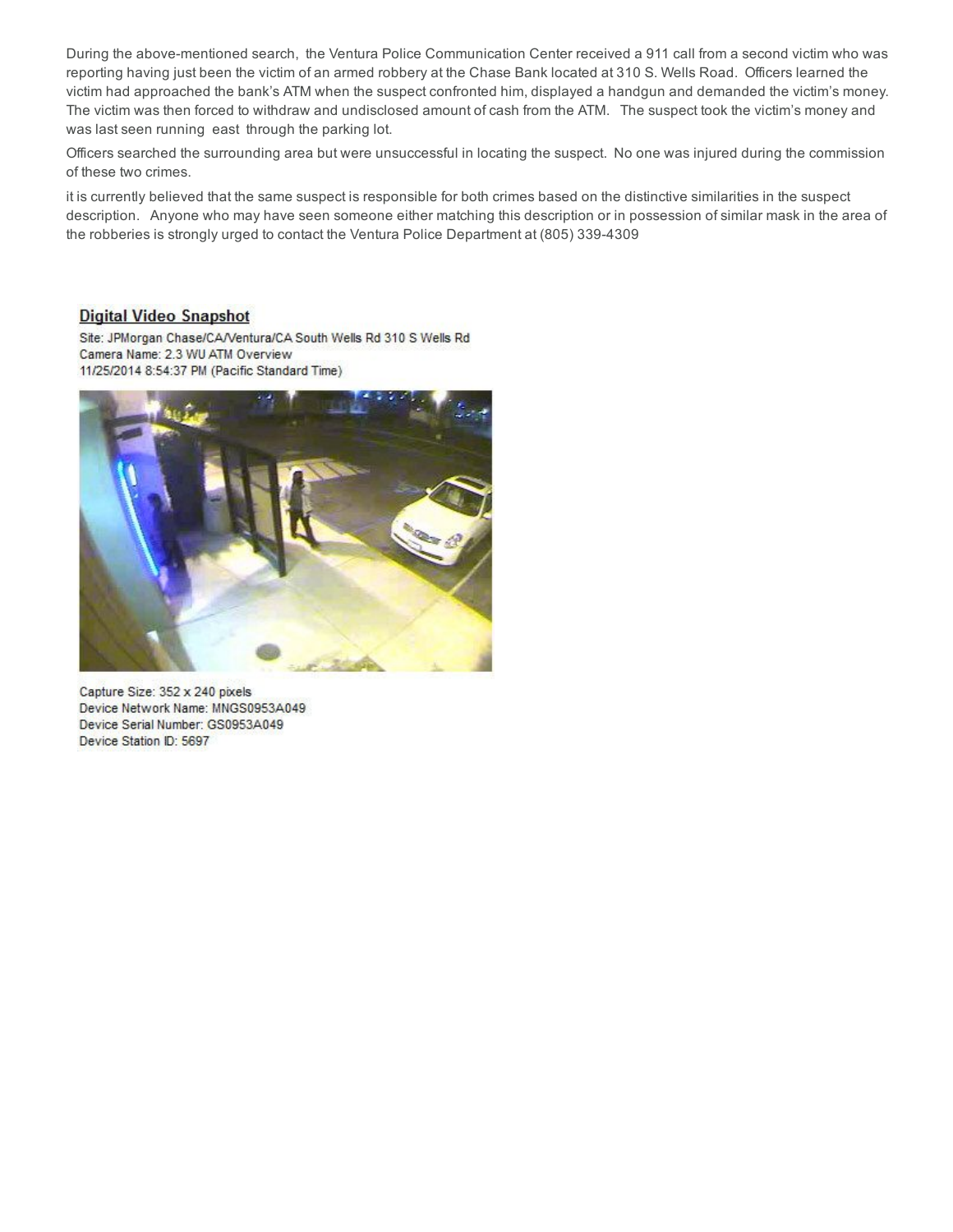## **Digital Video Snapshot**

Site: JPMorgan Chase/CA/Ventura/CA South Wells Rd 310 S Wells Rd Camera Name: 2.2 WU ATM Transaction 11/25/2014 8:54:40 PM (Pacific Standard Time)



Capture Size: 352 x 240 pixels Device Network Name: MNGS0953A049 Device Serial Number: GS0953A049 Device Station ID: 5697

## **Digital Video Snapshot**

Site: JPMorgan Chase/CA/Ventura/CA South Wells Rd 310 S Wells Rd Camera Name: 2.3 WU ATM Overview 11/25/2014 8:54:40 PM (Pacific Standard Time)



Capture Size: 352 x 240 pixels Device Network Name: MNGS0953A049 Device Serial Number: GS0953A049 Device Station ID: 5697